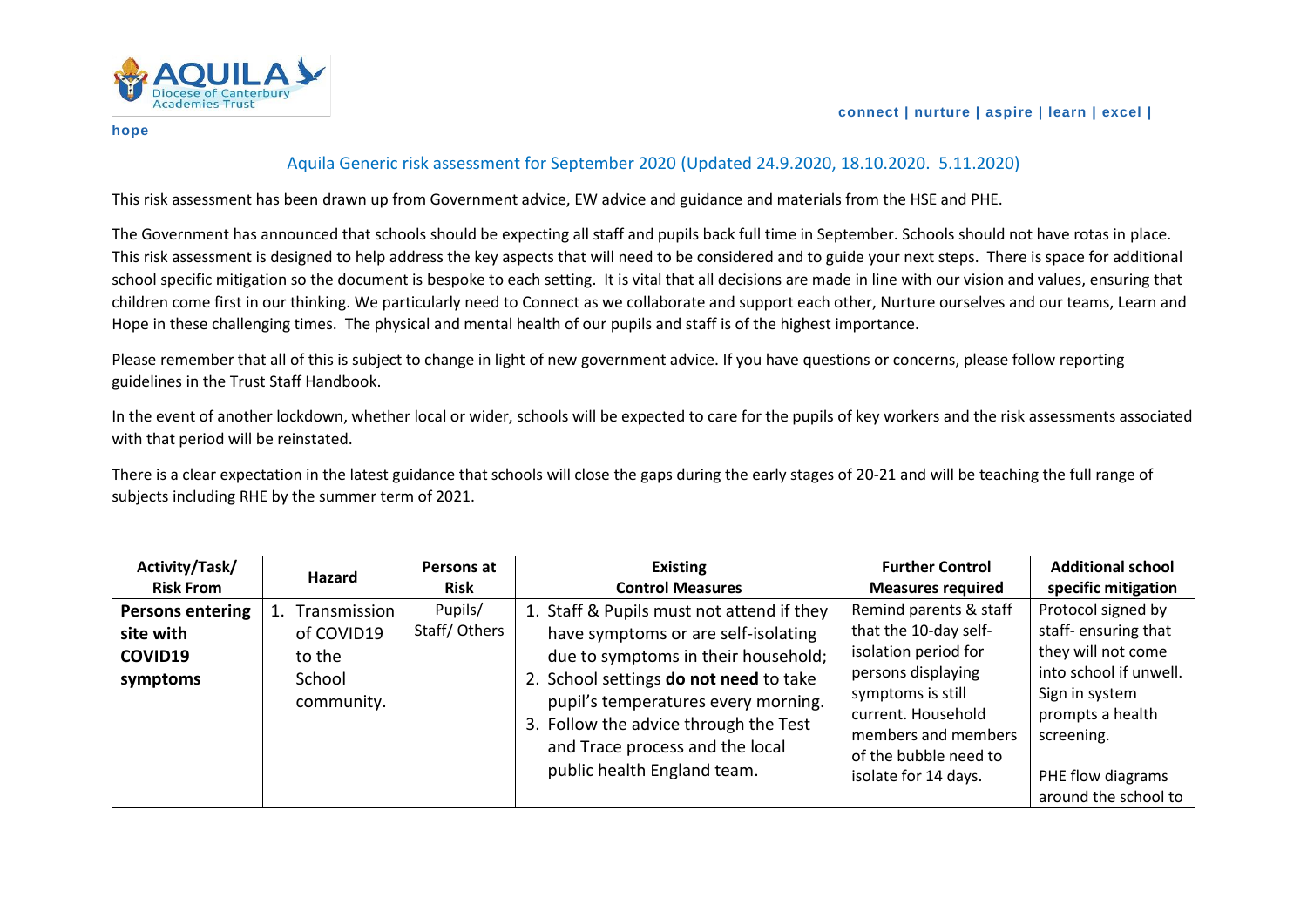

|                      |                          |              | 4. In the autumn term schools will be<br>given home test kits to give to those<br>who have developed symptoms in<br>school. | Anyone with symptoms<br>must be tested and<br>engage with the NHS<br>test and trace process. | ensure compliance<br>with procedures.<br>Unwell children will<br>have temps taken.<br>We have the track<br>and trace app for the<br>school, people will<br>be invited to<br>download onto their<br>phones.<br>No visitors on site<br>indoors. Contractors<br>to visit once staff<br>and children left.<br><b>Track and trace</b><br>signage in the<br>school. |
|----------------------|--------------------------|--------------|-----------------------------------------------------------------------------------------------------------------------------|----------------------------------------------------------------------------------------------|---------------------------------------------------------------------------------------------------------------------------------------------------------------------------------------------------------------------------------------------------------------------------------------------------------------------------------------------------------------|
| <b>COVID19 virus</b> | Transmission             | Pupils/      | 1. Cleaning hands more often than                                                                                           | 1. Where settings can                                                                        | School will be                                                                                                                                                                                                                                                                                                                                                |
| being                | of COVID19               | Staff/Others | usual - wash hands thoroughly for 20                                                                                        | keep pupils & staff                                                                          | working in class                                                                                                                                                                                                                                                                                                                                              |
| accidentally         | to the                   |              | seconds with running water and soap                                                                                         | bubbles 2 metres away                                                                        | bubbles of up to 30.                                                                                                                                                                                                                                                                                                                                          |
| brought onto the     | School                   |              | and dry them thoroughly or use at                                                                                           | from each other, they<br>should do so. Brief,                                                | Breakfast club and                                                                                                                                                                                                                                                                                                                                            |
| site.                | community;               |              | least 60% alcohol hand rub or                                                                                               | transitory contact, such                                                                     | Afterschool club will                                                                                                                                                                                                                                                                                                                                         |
|                      | 2. Some BAME<br>Pupils & |              | sanitiser ensuring that all parts of the<br>hands are covered;                                                              | as passing in a corridor,                                                                    | be operating in year                                                                                                                                                                                                                                                                                                                                          |
|                      | staff                    |              | 2. Children should be grouped in class                                                                                      | is deemed as low risk;                                                                       | group bubbles.                                                                                                                                                                                                                                                                                                                                                |
|                      | members                  |              | or year group bubbles and contact                                                                                           | 2. Adjusting the<br>timetable and selection                                                  | Arrival and                                                                                                                                                                                                                                                                                                                                                   |
|                      | are                      |              | between these groups minimised                                                                                              | of classroom or other                                                                        | departure to school                                                                                                                                                                                                                                                                                                                                           |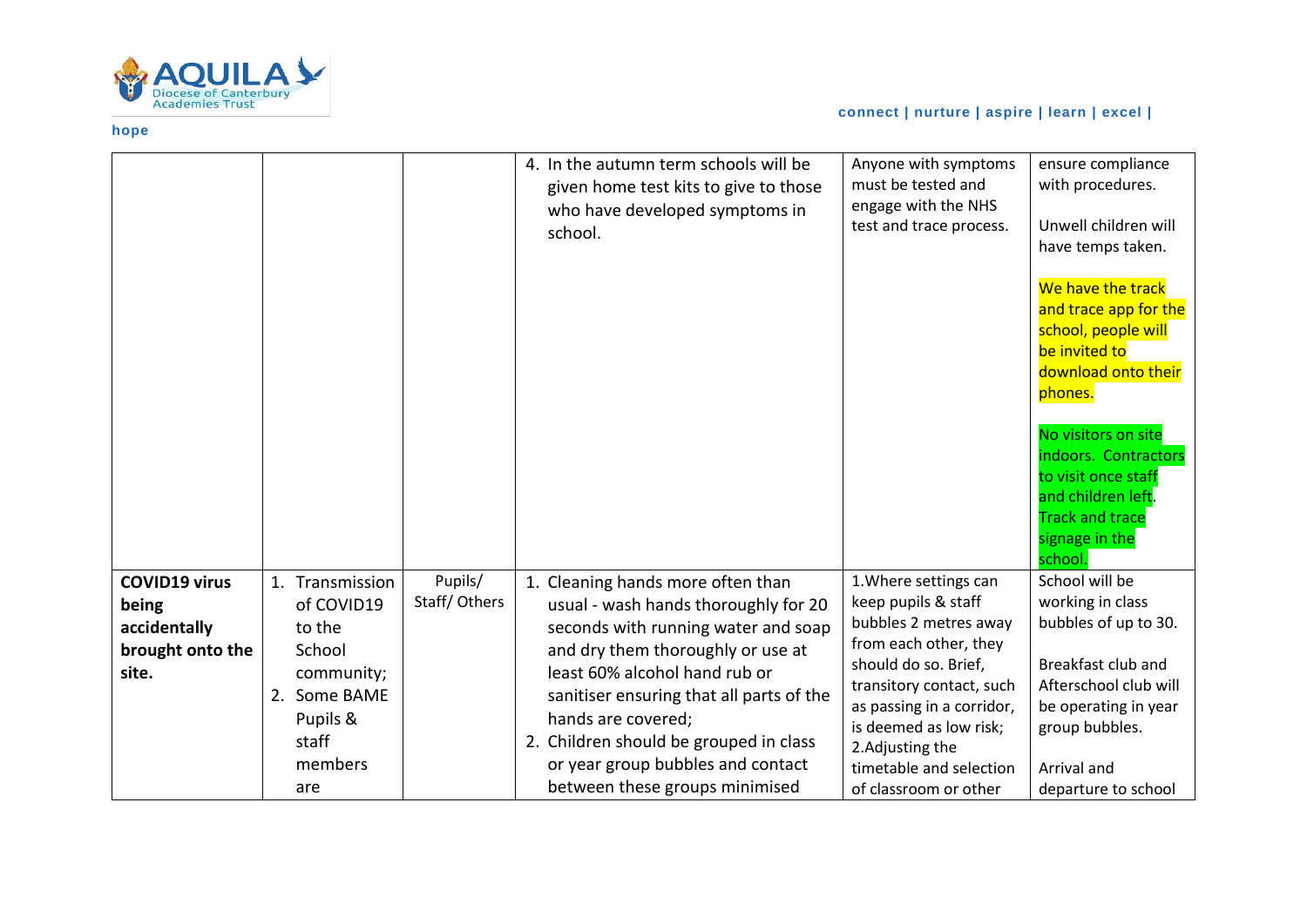

## **connect | nurture | aspire | learn | excel |**

| statistically<br>at higher<br>risk. | through staggered beginning and end<br>of the school day, break and<br>lunchtimes.<br>3. Ensuring good respiratory hygiene -<br>promote the 'catch it, bin it, kill it'<br>approach. Used tissues to be<br>disposed of into a lidded bin which is<br>emptied frequently<br>4. Cleaning frequently touched surfaces<br>e.g. books, keyboards, desks, chairs,<br>doors, sinks, toilets, light switches,<br>bannisters, more regularly than<br>normal using standard products, such<br>as detergents and bleach;<br>5. Frequently used items such as pen or<br>pencils to be allocated to an<br>individual and not shared<br>6. Minimising contact between adults<br>by staying 2m apart.<br>7. Desks to face forwards and a gap to<br>be maintained between children and<br>teacher $-1m+$ but ideally 2 ms.<br>8. In the School Reception area, mark<br>out a 2-metre exclusion zone for any<br>visitors to remain behind OR use<br>barrier screens<br>9. Ensure that the same teacher(s)<br>whenever possible, and other staff | learning environment to<br>reduce movement<br>around the school<br>building;<br>3. Guidance and<br>recommended risk<br>control measures will be<br>sourced directly from<br>the GOV.UK website<br>wherever possible.<br>Control measures will<br>be revised and updated<br>as soon as possible after<br>the latest government<br>guidance is released.<br>5. Keep groups of pupils<br>together throughout<br>the day whenever<br>possible and to avoid<br>larger groups of pupils<br>mixing where possible.<br>6. Equipment that is<br>used is appropriately<br>cleaned between<br>groups of pupils using it,<br>& that multiple groups<br>do not use it<br>simultaneously | will be staggered, as<br>will breaks and<br>lunchtimes.<br>All four gates will be<br>used for arrival or<br>departures to<br>minimise "pinch<br>points".<br>Staff meetings will<br>be held by ZOOM<br>where possible.<br>Desks will be cleaned<br>down during the<br>day.<br>Children's trays will<br>be under their chairs<br>with all books and<br>equipment in to<br>minimise movement<br>around the<br>classroom.<br>Isolation room will<br>be small office<br>upstairs.<br>Facemasks can be<br>worn by staff and |
|-------------------------------------|--------------------------------------------------------------------------------------------------------------------------------------------------------------------------------------------------------------------------------------------------------------------------------------------------------------------------------------------------------------------------------------------------------------------------------------------------------------------------------------------------------------------------------------------------------------------------------------------------------------------------------------------------------------------------------------------------------------------------------------------------------------------------------------------------------------------------------------------------------------------------------------------------------------------------------------------------------------------------------------------------------------------------------|----------------------------------------------------------------------------------------------------------------------------------------------------------------------------------------------------------------------------------------------------------------------------------------------------------------------------------------------------------------------------------------------------------------------------------------------------------------------------------------------------------------------------------------------------------------------------------------------------------------------------------------------------------------------------|-----------------------------------------------------------------------------------------------------------------------------------------------------------------------------------------------------------------------------------------------------------------------------------------------------------------------------------------------------------------------------------------------------------------------------------------------------------------------------------------------------------------------|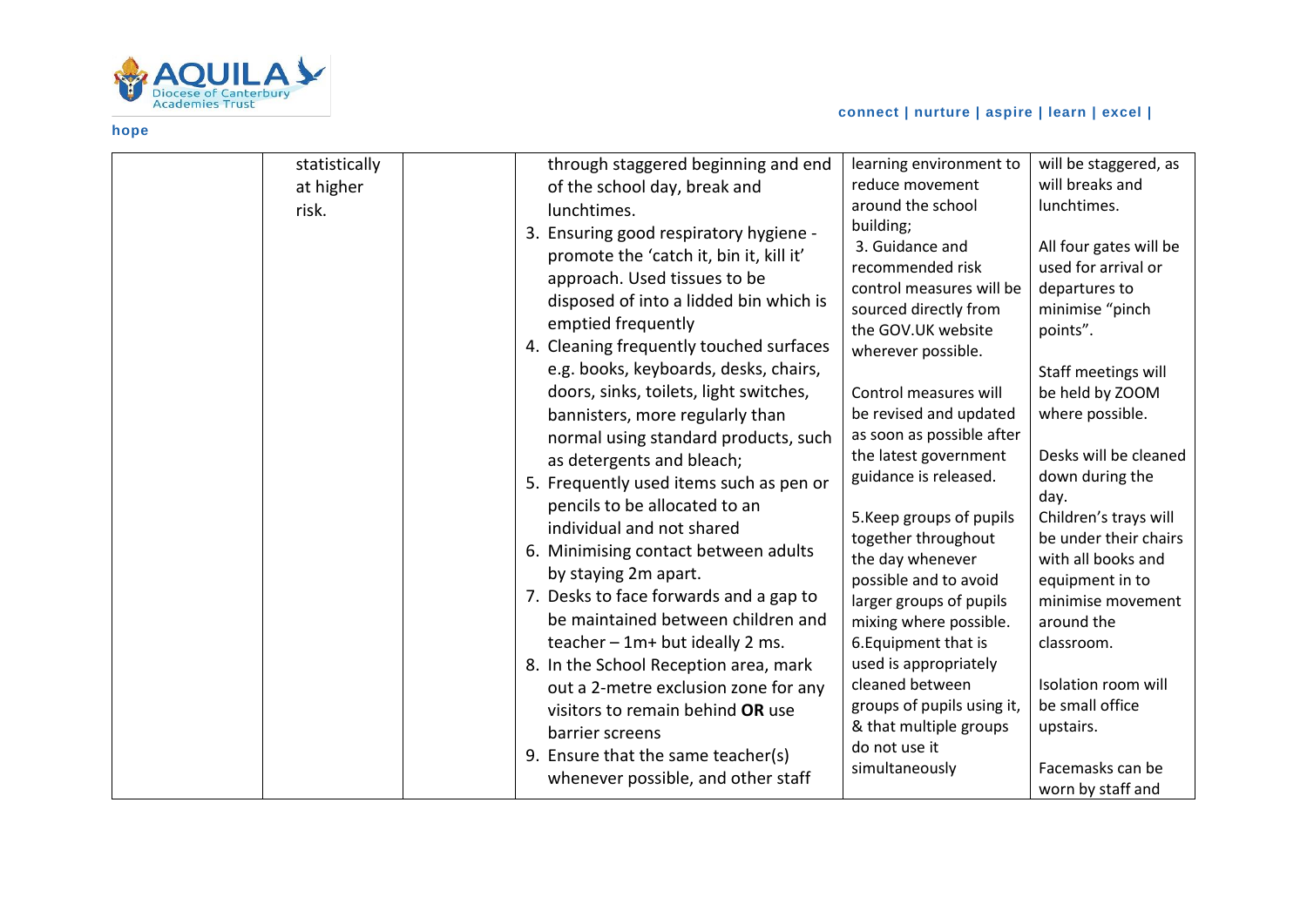

|  | are assigned to each group and, as far   | 7.Removing                 | children. Shields can        |
|--|------------------------------------------|----------------------------|------------------------------|
|  | as possible, these stay the same         | unnecessary furniture      | be worn when                 |
|  | during the day and on subsequent         | from classrooms and        | working with groups          |
|  | days. Specialist teaching is permitted   | other learning             | of children across           |
|  | while the transmission risk is low.      | environments, where        | the school                   |
|  | Ensure that, wherever possible,<br>10.   | there is space to store it |                              |
|  |                                          | elsewhere, to improve      | <b>Walkie Talkies used</b>   |
|  | pupils use the same classroom or         | space between pupils/      | across the school to         |
|  | area of a setting throughout the day,    | staff;                     | avoid unnecessary            |
|  | with a thorough cleaning of the          | 8. Bins for tissues are    | movement around              |
|  | rooms at the end of the day. Seating     | emptied throughout the     | the site.                    |
|  | older pupils at the same desk each       | day and rubbish bags       |                              |
|  | day. Different groups must not play      | sealed.                    | <b>Risk assessments will</b> |
|  | sports or games together;                | 9.wash equipment used      | be given and                 |
|  | 11. Wearing a face covering or face mask | in classes in buckets of   | actioned by all              |
|  | in schools or other education settings   | soapy water or             | peripatetic teachers.        |
|  | is not recommended by Government,        | disinfectant. Articles     |                              |
|  | 12. If a pupil becomes unwell with       | which cannot be            | Parents requested to         |
|  |                                          | washed should be           | wear masks on site           |
|  | symptoms of coronavirus while in         | stored until safe to use   | when picking up and          |
|  | their school setting and needs direct    | again.                     | dropping off                 |
|  | personal care until they can return      | 10.be aware that some      |                              |
|  | home. A face mask should be worn         | unscrupulous               | <b>Weekly site meeting</b>   |
|  | by the supervising adult if a distance   | companies are trying to    | to discuss cleaning          |
|  | of 2 metres cannot be maintained. If     | benefit from this crisis   | procedures and               |
|  | contact with the child or young          | and take precautions to    | ensuring that                |
|  | person is necessary, then gloves, an     | avoid scams linked to      | ordering of                  |
|  | apron and a face mask should be          | PPE and cleaning           | equipment is                 |
|  | worn by the supervising adult. If a      | supplies.                  | adequate.                    |
|  | risk assessment determines that          | 11.ensure extra            |                              |
|  |                                          | cleaning or hand           |                              |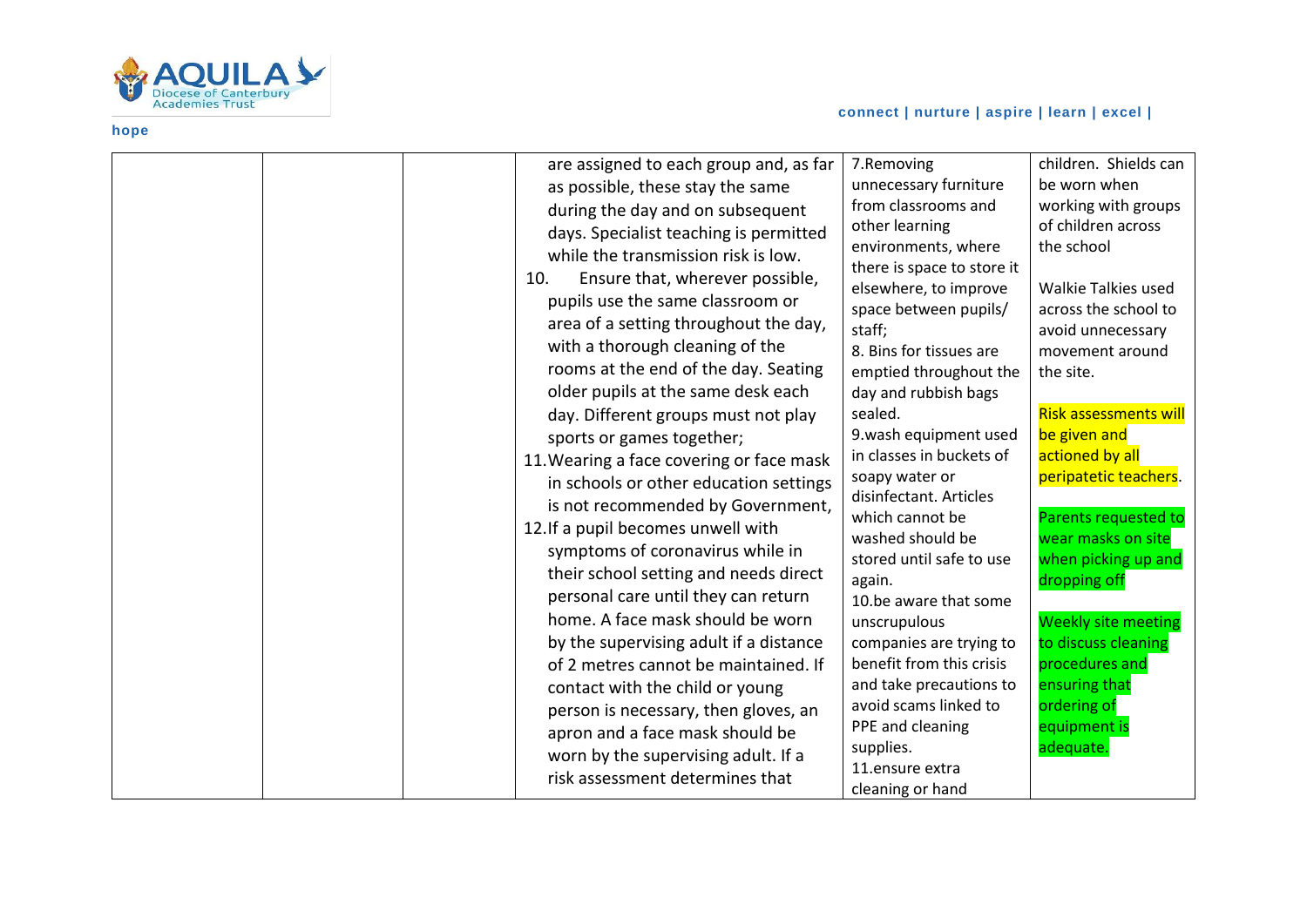

|  |  | there is a risk of splashing to the<br>eyes, for example from coughing,<br>spitting, or vomiting, then eye<br>protection should also be worn;<br>13. Sufficient handwashing facilities to be<br>available. Where a sink is not nearby,<br>hand sanitisers will be provided in<br>classrooms settings;<br>14. Ensure that all adults and pupils are<br>aware of the need to:<br>a. Frequently wash their hands with<br>soap and water for 20 seconds and<br>dry thoroughly.<br>b. Clean their hands on arrival at the<br>School, after breaks, when they<br>change rooms, before and after<br>eating, and after sneezing or<br>coughing;<br>c. Not touch their mouth, eyes and<br>nose;<br>d. Use a tissue or elbow to cough or<br>sneeze and use bins for tissue<br>waste ('catch it, bin it, kill it');<br>e. Ensure that help is available for<br>pupils who have trouble cleaning<br>their hands independently;<br>15. Maximise natural & mechanical<br>ventilation throughout the school/ | sanitiser is available by<br>printers, photocopiers<br>and kettles.<br>12. use signs around the<br>school to remind staff<br>and pupils about social<br>distancing, increased<br>cleaning and hygiene<br>routines.<br>13. keep a record of<br>bubbles or groups so<br>they can self-isolate in<br>case of an infection in<br>that bubble.<br>14. use the template<br>letter from the health<br>protection team to<br>inform parents and staff<br>of a confirmed infection<br>15. Supply and<br>peripatetic teachers can<br>be used but must<br>maintain distance from<br>other staff. | All meetings in<br>school to be held by<br>Zoom, between<br>collagues.<br>Social worker visits<br>to be held in the<br>outside classroom in<br>the quiet area.<br>All doors windows<br>across the school to<br>be opened to allow<br>for ventilation. Staff<br>and pupils to wear<br>extra layers of<br>clothing.<br>Thermometers to be<br>put into all<br>classrooms and work<br>areas.<br>Peripatetic teachers<br>not coming into<br>school- Nov<br>lockdown. |
|--|--|-----------------------------------------------------------------------------------------------------------------------------------------------------------------------------------------------------------------------------------------------------------------------------------------------------------------------------------------------------------------------------------------------------------------------------------------------------------------------------------------------------------------------------------------------------------------------------------------------------------------------------------------------------------------------------------------------------------------------------------------------------------------------------------------------------------------------------------------------------------------------------------------------------------------------------------------------------------------------------------------------|---------------------------------------------------------------------------------------------------------------------------------------------------------------------------------------------------------------------------------------------------------------------------------------------------------------------------------------------------------------------------------------------------------------------------------------------------------------------------------------------------------------------------------------------------------------------------------------|-----------------------------------------------------------------------------------------------------------------------------------------------------------------------------------------------------------------------------------------------------------------------------------------------------------------------------------------------------------------------------------------------------------------------------------------------------------------|
|--|--|-----------------------------------------------------------------------------------------------------------------------------------------------------------------------------------------------------------------------------------------------------------------------------------------------------------------------------------------------------------------------------------------------------------------------------------------------------------------------------------------------------------------------------------------------------------------------------------------------------------------------------------------------------------------------------------------------------------------------------------------------------------------------------------------------------------------------------------------------------------------------------------------------------------------------------------------------------------------------------------------------|---------------------------------------------------------------------------------------------------------------------------------------------------------------------------------------------------------------------------------------------------------------------------------------------------------------------------------------------------------------------------------------------------------------------------------------------------------------------------------------------------------------------------------------------------------------------------------------|-----------------------------------------------------------------------------------------------------------------------------------------------------------------------------------------------------------------------------------------------------------------------------------------------------------------------------------------------------------------------------------------------------------------------------------------------------------------|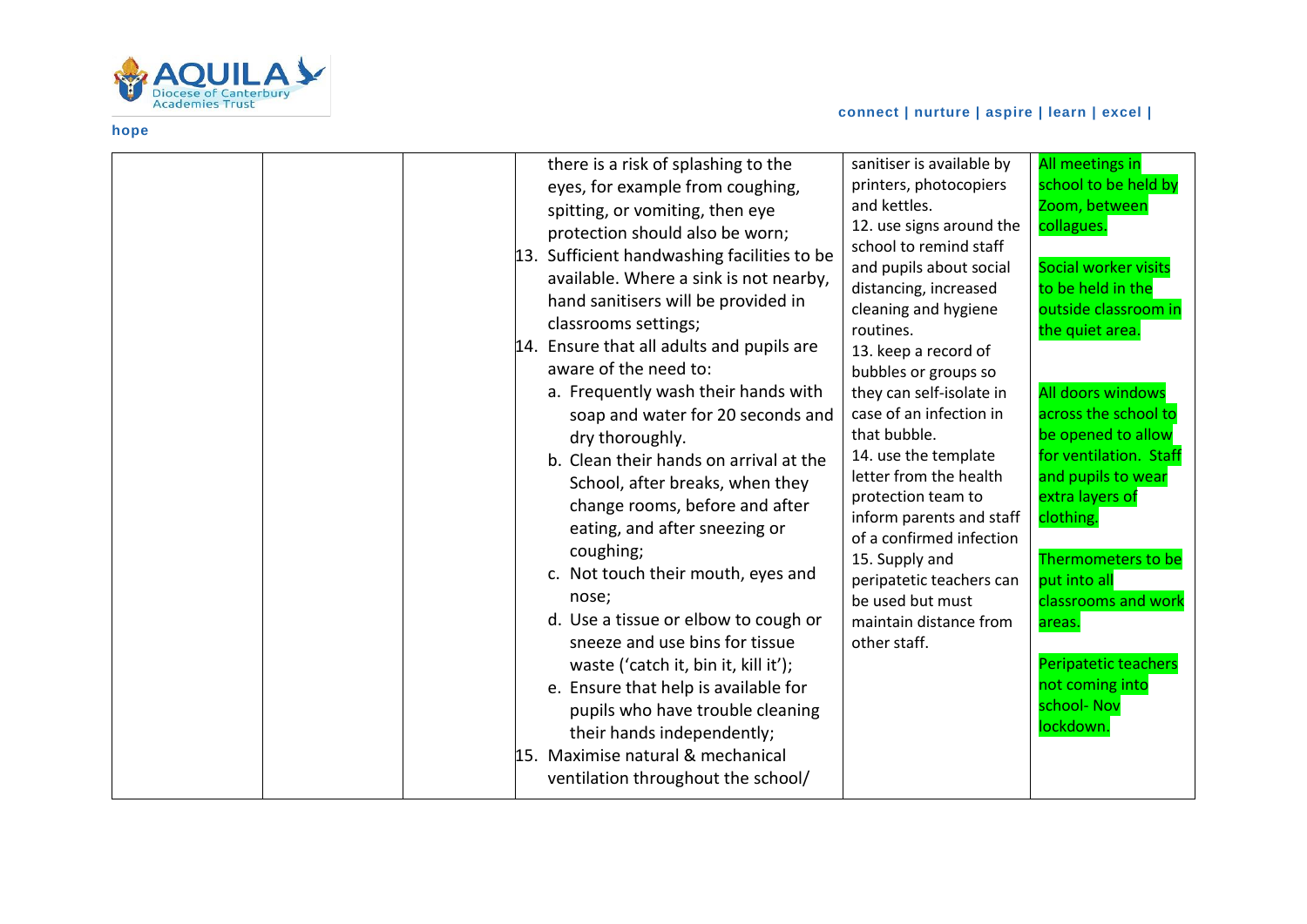

| setting. Any doors wedged open must        |  |
|--------------------------------------------|--|
| be managed e.g. not left open when         |  |
| area is unoccupied;                        |  |
| 16. Accessing Classrooms directly from     |  |
| outside where possible                     |  |
| 17. Stagger the following activities so    |  |
| that all pupils are not moving around      |  |
| the school at the same time:               |  |
| a. Break times including lunch.            |  |
| Dining areas must be cleaned               |  |
| between groups;                            |  |
| b. Drop-off & collection times;            |  |
| c. Implement one-way circulation           |  |
| where possible to keep groups              |  |
| apart as they move through the             |  |
| school setting where spaces are            |  |
| accessed by corridors;                     |  |
| d. Monitor that toilets do not             |  |
| become crowded by limiting the             |  |
| number of pupils who use the               |  |
| toilet facilities at one time;             |  |
|                                            |  |
| 18. Collective worship to be held in       |  |
| classrooms                                 |  |
| 19. Parents/ Carers notified that if their |  |
| child needs to be accompanied to the       |  |
| school setting, only one parent/ carer     |  |
| should attend;                             |  |
|                                            |  |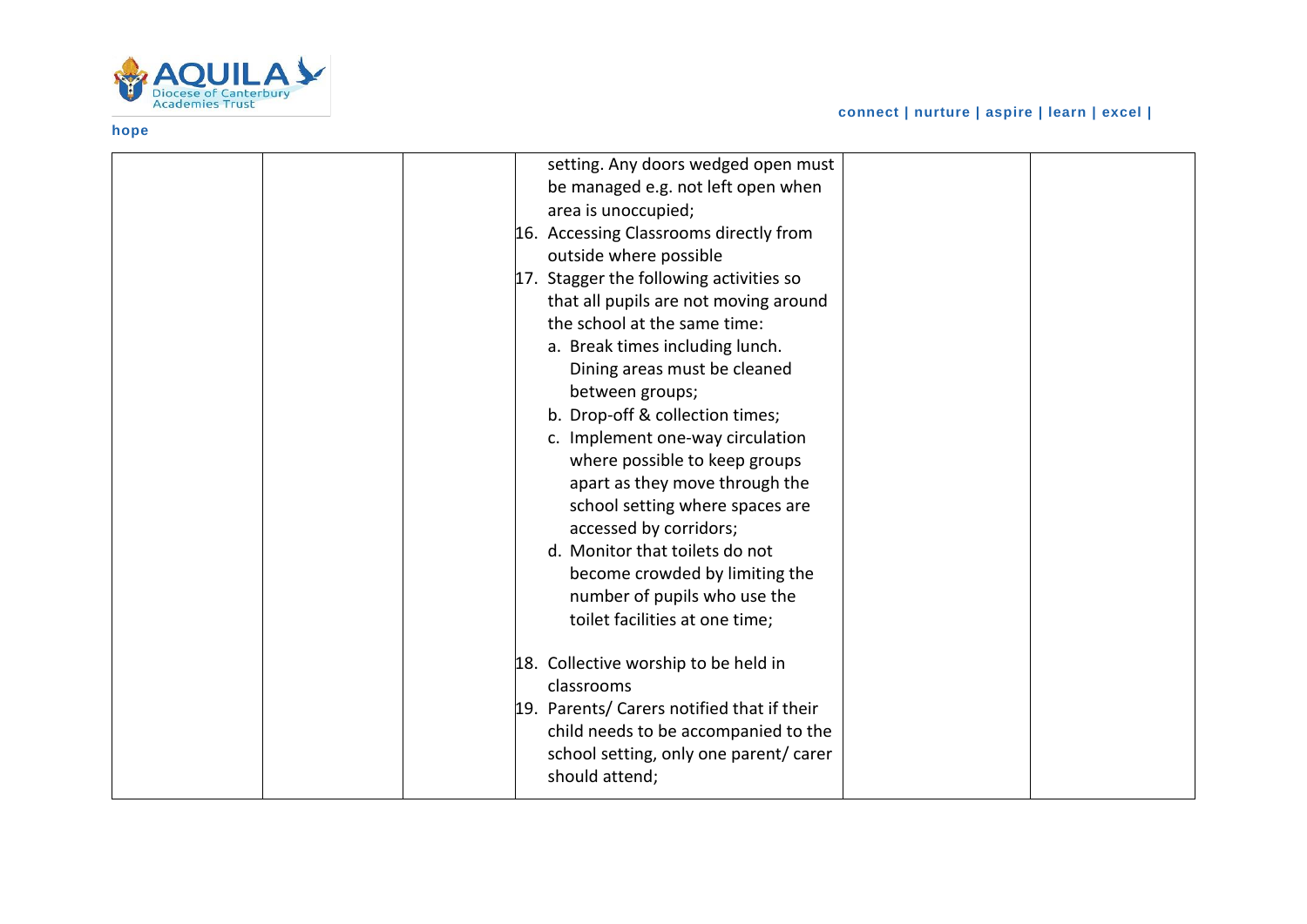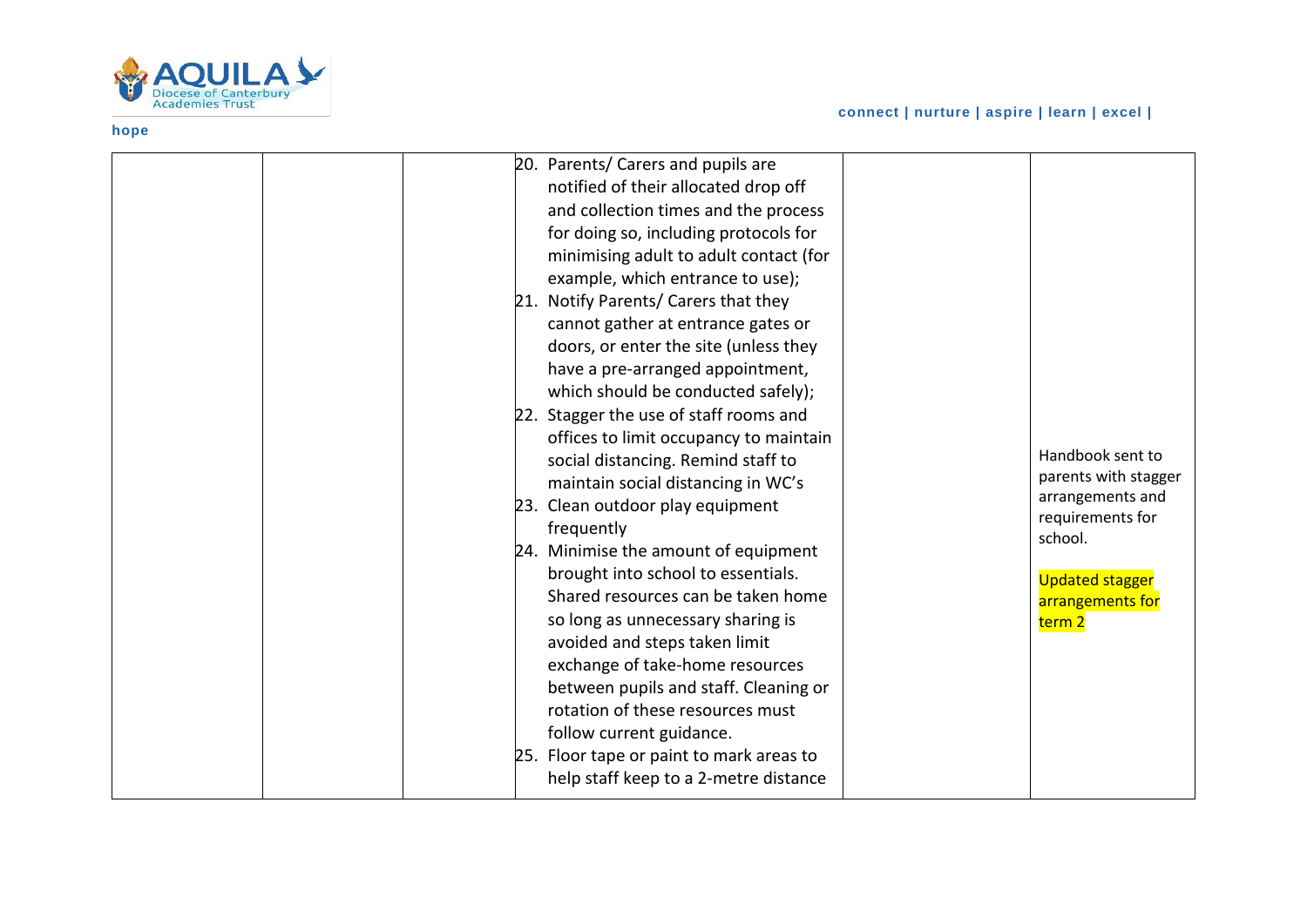

|                                                                                                                        |                                                                                                                                                |                  | in offices, Staff rooms. PPA to be<br>taken at home where possible. If not<br>possible, ensure social distancing and<br>no shared use computers.<br>26. In staff meetings keep all attendees<br>1- 2 metres apart, ensure they do<br>not share objects, such as pens and<br>paper, and have hand sanitiser<br>accessible.<br>27. Use contactless deliveries.<br>28. If two or more confirmed cases<br>within 14 days work with local health<br>protection team and confirm if<br>additional action is required. |                                                                                                                                                                                                      | All meetings held at<br>school to be<br>conducted via Zoom<br>and Office 365<br>Collective worship<br>whole school held by<br>Zoom.    |
|------------------------------------------------------------------------------------------------------------------------|------------------------------------------------------------------------------------------------------------------------------------------------|------------------|-----------------------------------------------------------------------------------------------------------------------------------------------------------------------------------------------------------------------------------------------------------------------------------------------------------------------------------------------------------------------------------------------------------------------------------------------------------------------------------------------------------------|------------------------------------------------------------------------------------------------------------------------------------------------------------------------------------------------------|----------------------------------------------------------------------------------------------------------------------------------------|
| <b>Pupils &amp; staff with</b><br>prior medical<br>conditions<br>deemed as<br>'Clinically<br>extremely<br>vulnerable'. | 1. Persons with<br>prescribed<br>medical<br>conditions<br>and deemed<br>as 'clinically<br>extremely<br>vulnerable'<br>are more at<br>risk from | Pupils/<br>Staff | 1. Pupils and staff who have been<br>classed as clinically extremely<br>vulnerable due to pre-existing<br>medical conditions are advised they<br>are able to return to work from 1st<br>August as long as they can maintain<br>social distancing.<br>2. A pupil or a member of staff who<br>lives with someone who is clinically<br>vulnerable or clinically extremely                                                                                                                                          | School can make<br>reasonable further<br>adjustments so that<br>staff with medical<br>conditions work<br>remotely wherever<br>possible or in a role<br>where social distancing<br>can be maintained. | <b>Risk assessments</b><br>carried out on 3rd<br>trimester pregnancy.<br>Full PPE provided for<br>working across<br>groups if required |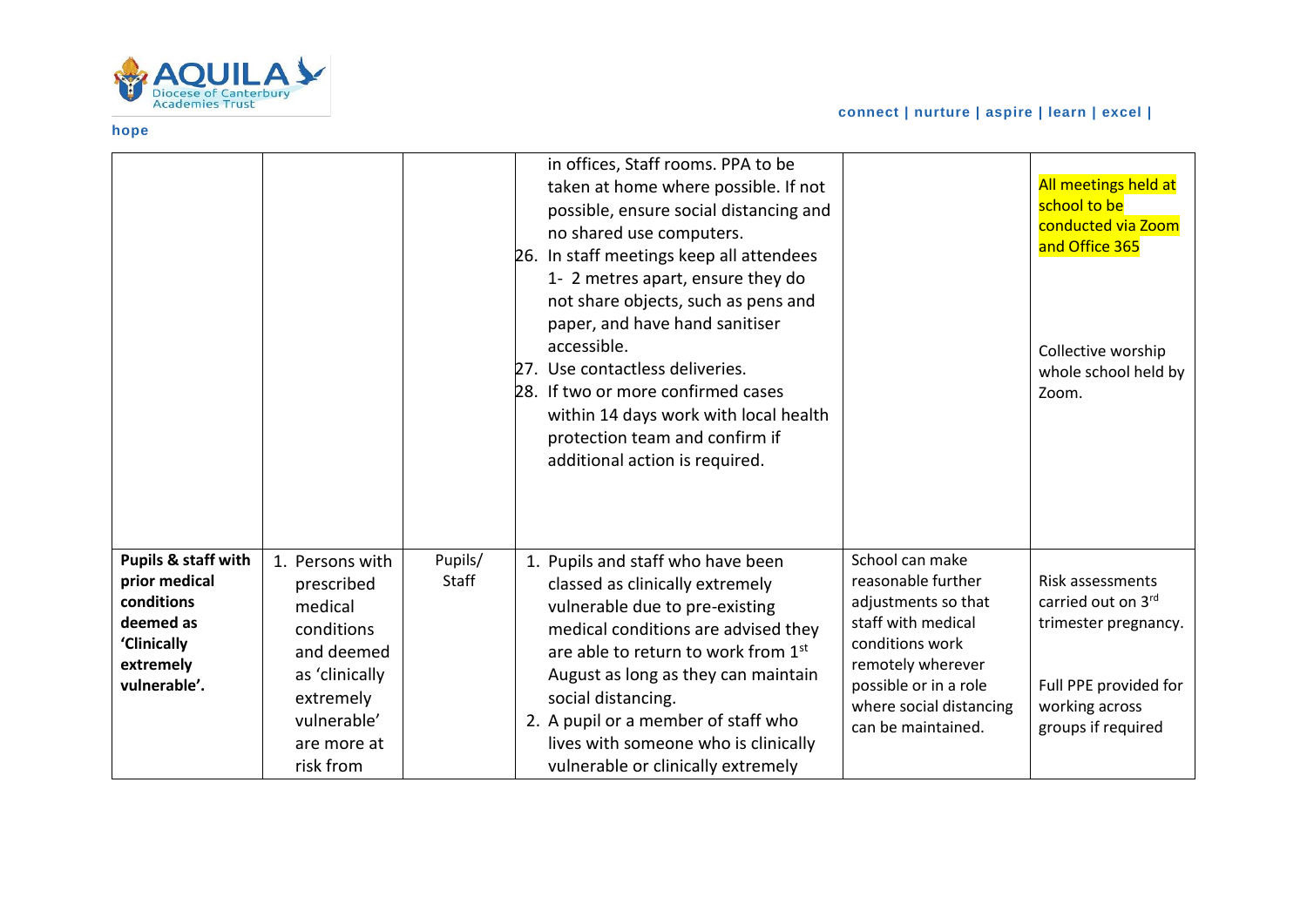

# **connect | nurture | aspire | learn | excel |**

|                                                       | COVID19<br>effects                                 |                         | vulnerable can attend their school or<br>work setting;                                                                                                                                                                                                                                                                                                                                                                                                                                                                                                                                                                                                                                                                                                                                                                                                  |                          |                 |
|-------------------------------------------------------|----------------------------------------------------|-------------------------|---------------------------------------------------------------------------------------------------------------------------------------------------------------------------------------------------------------------------------------------------------------------------------------------------------------------------------------------------------------------------------------------------------------------------------------------------------------------------------------------------------------------------------------------------------------------------------------------------------------------------------------------------------------------------------------------------------------------------------------------------------------------------------------------------------------------------------------------------------|--------------------------|-----------------|
| <b>Transport &amp;</b><br>journeys to/<br>from School | 1. Transmission<br>of COVID19<br>to the<br>School; | Pupils/<br>Staff/Others | 1. School Management encourages<br>pupils to walk or cycle to their school<br>where possible. 1 parent<br>accompanies.<br>2. Staggered start and end of school day<br>to avoid crowding at pick up and drop<br>off points. Use as many entrance and<br>exit routes as possible<br>3. If children are brought by taxi service<br>School Management will get written<br>assurance that transport providers do<br>not work if they or a member of their<br>household are displaying any<br>symptoms of coronavirus;<br>4. If staff or pupils use public transport,<br>faces coverings are to be worn in line<br>with the latest government guidance.<br>These should be removed and<br>replaced in such a way as to prevent<br>touching the face, stored or thrown<br>away and hands washed.<br>5. Staff to be encouraged to travel<br>outside peak hours. | Investigate walking bus. |                 |
| <b>Transport for</b><br>school trips                  |                                                    |                         | 1. Group pupils within the bubbles.<br>2. Use hand sanitiser on entry and exit                                                                                                                                                                                                                                                                                                                                                                                                                                                                                                                                                                                                                                                                                                                                                                          |                          | No school trips |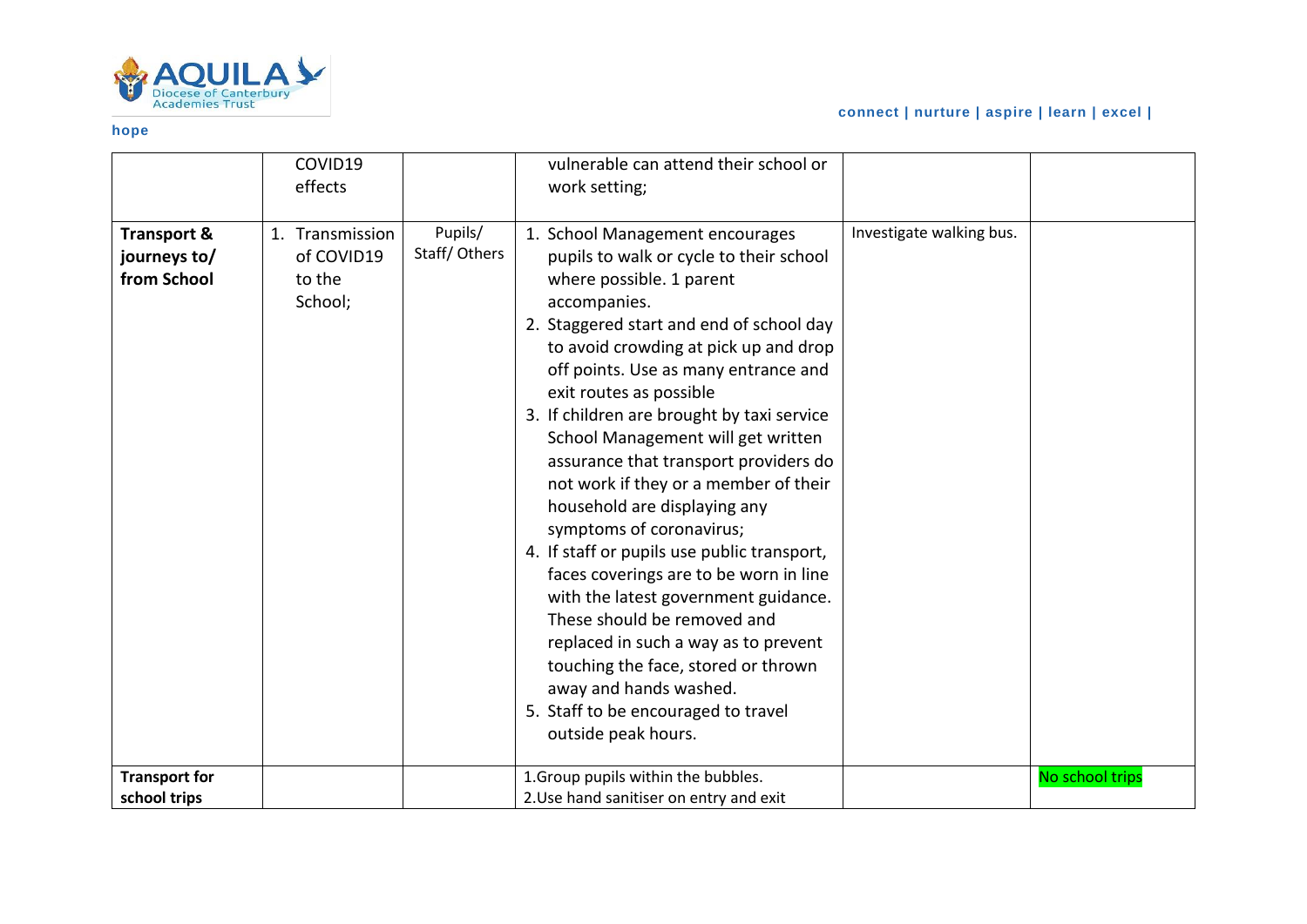

### **connect | nurture | aspire | learn | excel |**

| Pupil/ Child or                                            | 1. Transmission                              | Pupils/      | 3. Additional cleaning of vehicles<br>4. Distance within vehicles wherever<br>possible<br>1. If anyone becomes unwell with a                                                                                                                                                                                                                                                                                                                                                                                                                                                                                                                                                                                                                                                                                                                                                                                               | 1. Cleaning of the                                                                                                                                                                                                                                                                   | <b>Reception area has</b>                                                                                                                                                                                                                                                                                                           |
|------------------------------------------------------------|----------------------------------------------|--------------|----------------------------------------------------------------------------------------------------------------------------------------------------------------------------------------------------------------------------------------------------------------------------------------------------------------------------------------------------------------------------------------------------------------------------------------------------------------------------------------------------------------------------------------------------------------------------------------------------------------------------------------------------------------------------------------------------------------------------------------------------------------------------------------------------------------------------------------------------------------------------------------------------------------------------|--------------------------------------------------------------------------------------------------------------------------------------------------------------------------------------------------------------------------------------------------------------------------------------|-------------------------------------------------------------------------------------------------------------------------------------------------------------------------------------------------------------------------------------------------------------------------------------------------------------------------------------|
| adult displays<br>COVID19<br>symptoms whilst<br>at School. | of COVID19<br>to the<br>School<br>community. | Staff/Others | new, continuous cough, loss of taste<br>and smell or a high temperature in an<br>education or childcare setting, they<br>must be sent home and advised to<br>follow the COVID-19: guidance for<br>households with possible coronavirus<br>infection guidance;<br>2. If a child is awaiting collection, they<br>should be moved, if possible, to a<br>room where they can be isolated<br>behind a closed door, depending on<br>the age of the child and with<br>appropriate adult supervision if<br>required. Ideally, a window should be<br>opened for ventilation. If it is not<br>possible to isolate them, move them<br>to an area which is at least 2 metres<br>away from other people;<br>3. If they need to go to the bathroom<br>while waiting to be collected, they<br>should use a separate bathroom if<br>possible. The bathroom should be<br>cleaned and disinfected using<br>standard cleaning products before | area(s) concerned<br>is covered by a<br>Post-COVID19<br><b>Infection Risk</b><br>Assessment;<br>2. Education settings<br>as employers can<br>book tests through an<br>online digital portal.<br>There is also an<br>option for employees<br>to book tests directly<br>on the portal. | been allocated as<br>the isolation room.<br>Door will be closed<br>and notice up all<br>staff will leave by car<br>park entrance.<br>Children will use the<br>disabled toilet<br>bathroom.<br><b>DFE phone number</b><br>given out to all staff<br>to be aware-flow<br>diagrams sent out to<br>parents to<br>determine<br>symptoms. |
|                                                            |                                              |              | being used by anyone else;                                                                                                                                                                                                                                                                                                                                                                                                                                                                                                                                                                                                                                                                                                                                                                                                                                                                                                 |                                                                                                                                                                                                                                                                                      |                                                                                                                                                                                                                                                                                                                                     |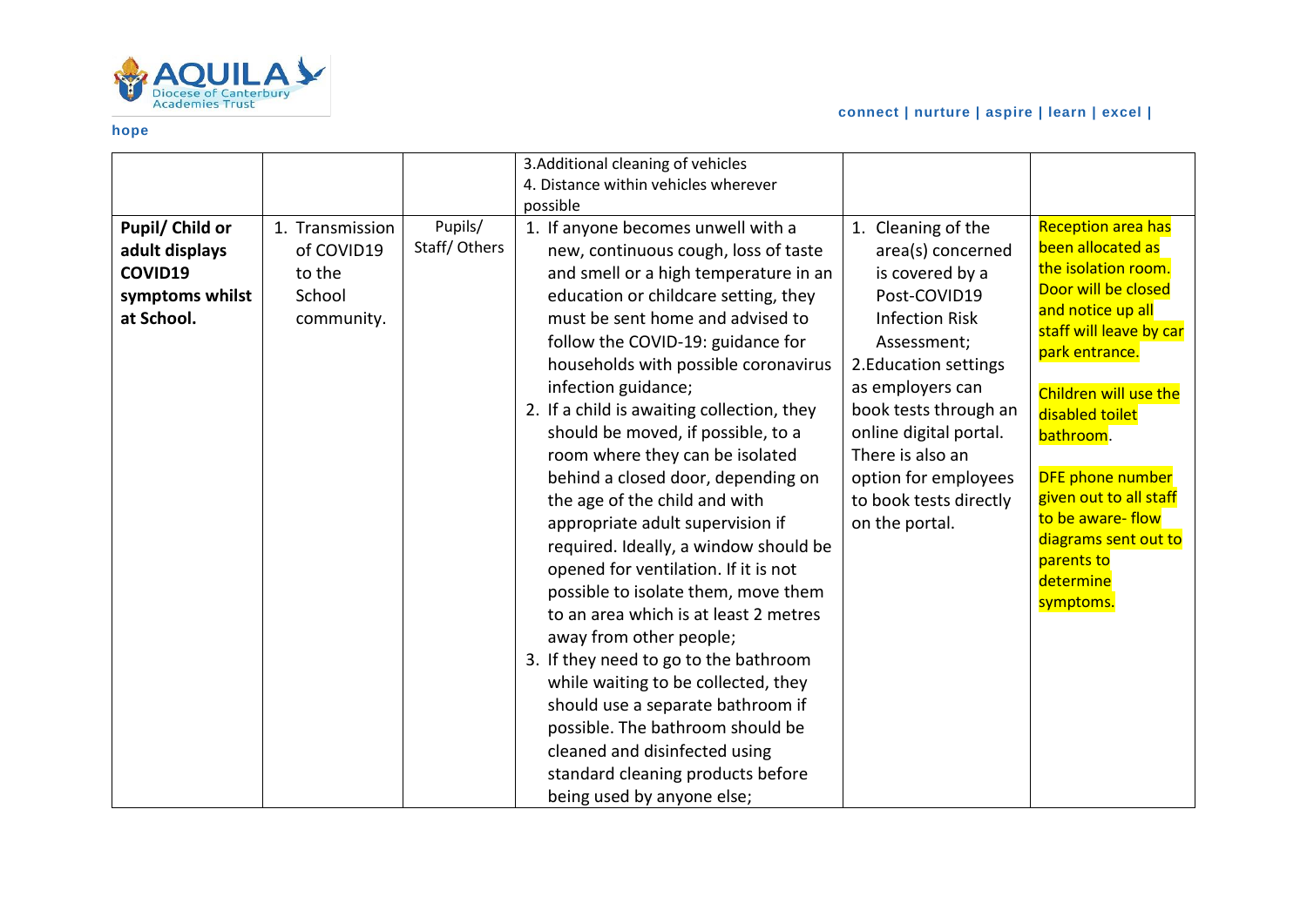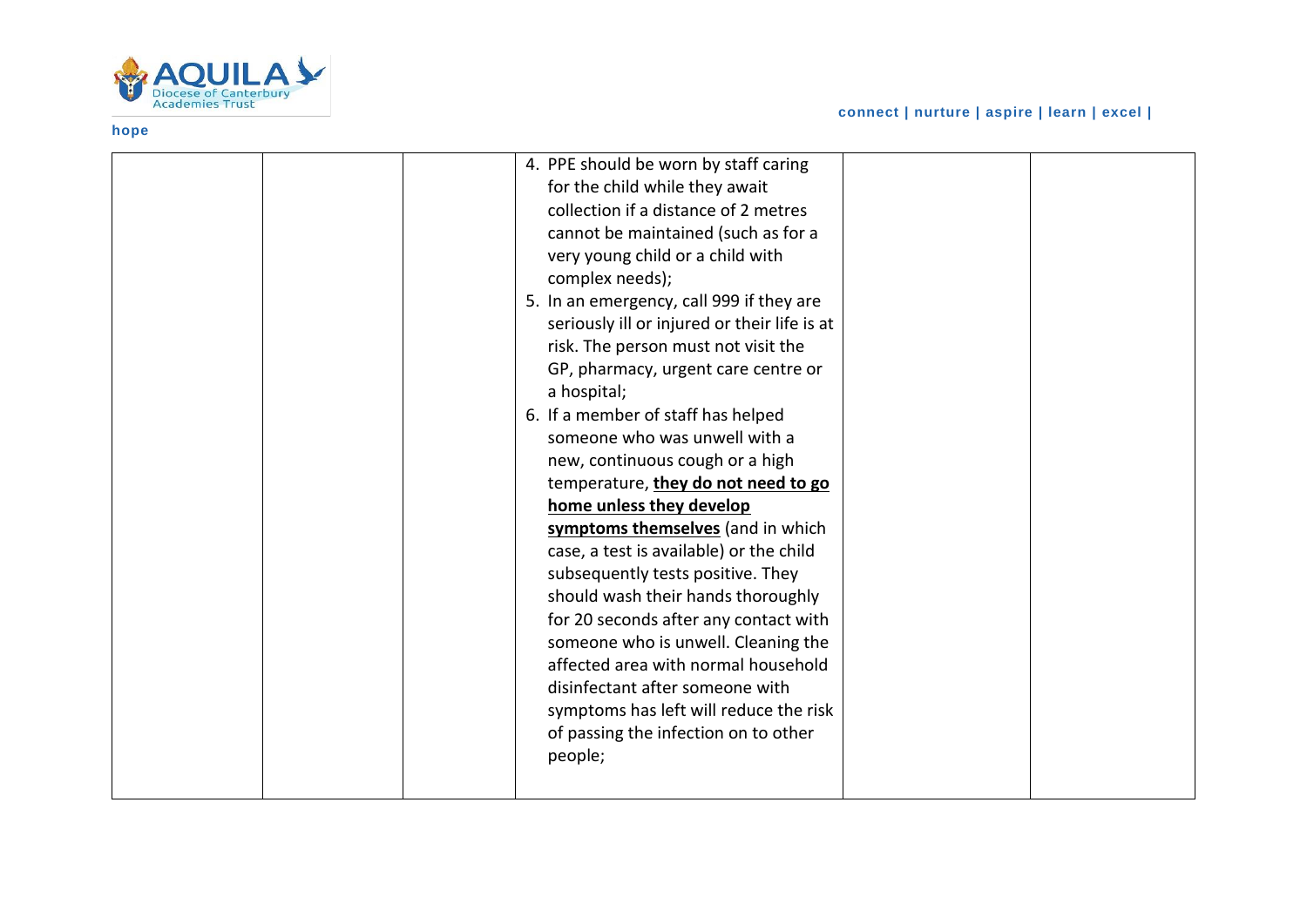

|  | 7. All staff and Pupils who are attending |                         |
|--|-------------------------------------------|-------------------------|
|  | a school setting will have access to a    |                         |
|  | test if they display symptoms of          |                         |
|  | coronavirus and are encouraged to         |                         |
|  | get tested in this scenario. In the       |                         |
|  | autumn term schools will be given a       |                         |
|  | small number of home test kits and        |                         |
|  | these should be given to parents of       |                         |
|  | pupils displaying symptoms.               |                         |
|  | 8. Where the pupil or staff member        |                         |
|  | tests negative, they can return to        |                         |
|  | their setting and the fellow              |                         |
|  | household members can end their           |                         |
|  | self-isolation;                           |                         |
|  | 9. Where the pupil or staff member        |                         |
|  | tests positive, the rest of their class   |                         |
|  | or bubble within School should be         |                         |
|  | sent home and advised to self-isolate     |                         |
|  | for 14 days. The other household          |                         |
|  | members of that wider class or group      |                         |
|  | do not need to self-isolate unless the    |                         |
|  | child, young person or staff member       |                         |
|  | they live with in that group              | Seek advice from        |
|  | subsequently develops symptoms.           | <b>DFE you should</b>   |
|  | 10. Engage with the NHS test and trace    | <b>contact the DfE</b>  |
|  | process                                   | <b>Helpline on 0800</b> |
|  | 11. Follow the advice of the DFE          | 046 8687                |
|  |                                           |                         |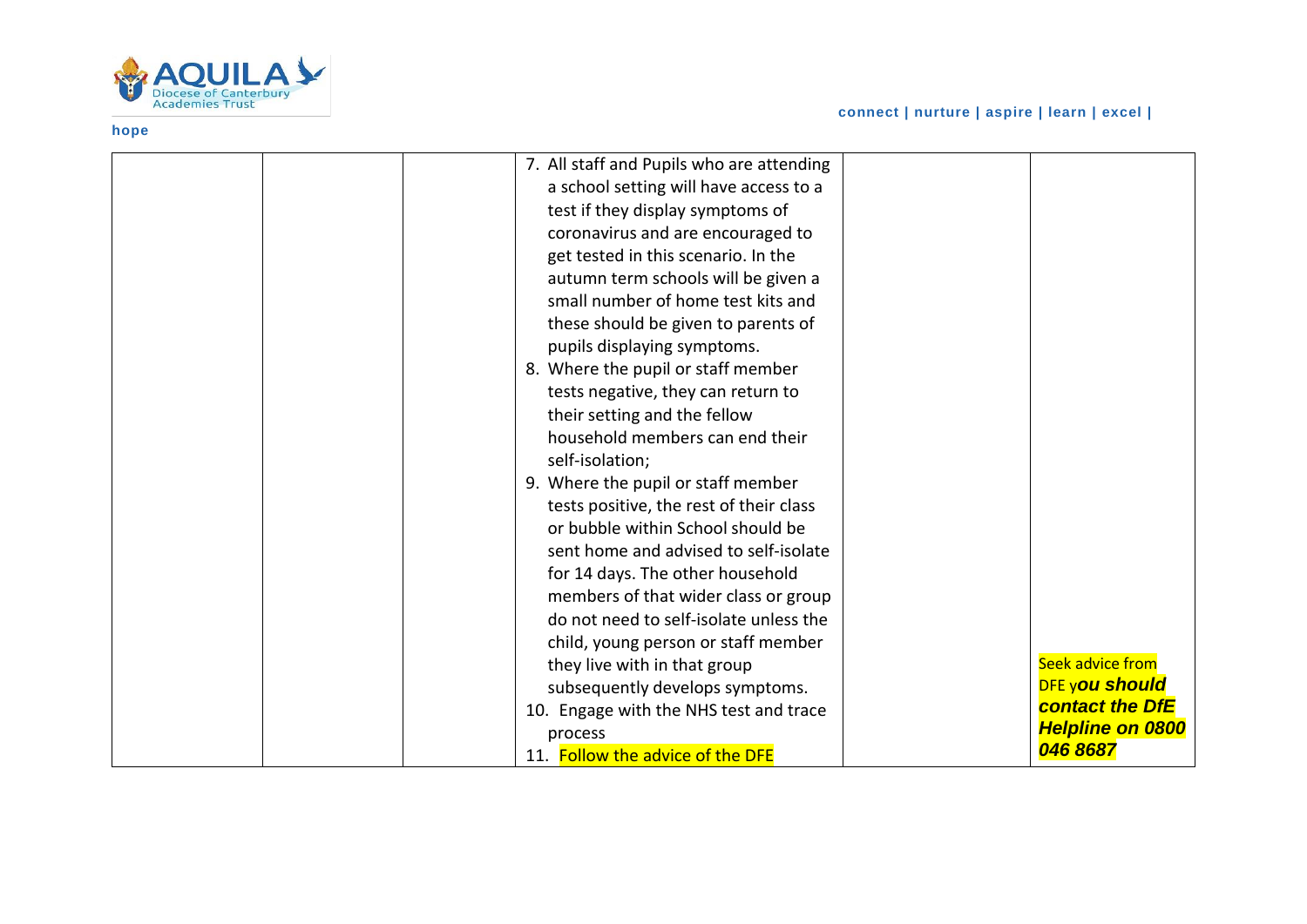

# **connect | nurture | aspire | learn | excel |**

| <b>Stress upon staff</b><br>members | 1.Roles may be<br>overlapping with<br>greater demands<br>in shorter term;<br>2. Parents may<br>make increased<br>demands upon<br>staff;<br>3.Stress<br>Pressures may be<br>exerted upon<br>staff members<br>from other<br>sources e.g.<br>family members | Staff  | 1. Prioritisation of important tasks for<br>the School community for that day/<br>week;<br>2. Regular feedback & updates for<br>remaining staff as a group activity;<br>3. Staff kept informed of developments<br>before Pupils/ children & parent<br>community;<br>4. Staff aware of need to report<br>concerns to School Management;<br>5. Governing Body aware of the need to<br>support Headteacher & Leadership<br>Team.<br>6. Publicise support available through<br>Aquila and more widely.<br>Staff Care Services is available via<br>telephone. Supervision through Chris<br>and counselling via Paul Grainger -<br>will need to be socially distanced.<br>7. all staff are encouraged to exercise and to<br>have 'down time' and to share concerns<br>with line managers.<br>8. engage with the Education Support | Minimise/ only essential<br>contact with staff<br>members outside<br>working hours.                                      | Staff to not talk with<br>parents at gates all<br>communication<br>through DOJO.<br>SLT supporting well-<br>being during the day. |
|-------------------------------------|----------------------------------------------------------------------------------------------------------------------------------------------------------------------------------------------------------------------------------------------------------|--------|-----------------------------------------------------------------------------------------------------------------------------------------------------------------------------------------------------------------------------------------------------------------------------------------------------------------------------------------------------------------------------------------------------------------------------------------------------------------------------------------------------------------------------------------------------------------------------------------------------------------------------------------------------------------------------------------------------------------------------------------------------------------------------------------------------------------------------|--------------------------------------------------------------------------------------------------------------------------|-----------------------------------------------------------------------------------------------------------------------------------|
| Safeguarding                        | Increased risk<br>following<br>lockdown                                                                                                                                                                                                                  | Pupils | Partnership free helpline for school staff.<br>1.DSL is on site<br>2. all concerns recorded on MyConcern<br>3. staff know which children to be in their<br>care have a social worker and how to<br>contact them.                                                                                                                                                                                                                                                                                                                                                                                                                                                                                                                                                                                                            | The RSC has confirmed<br>that she is concerned<br>about reports of lack of<br>support from external<br>services - social | FLO to continue to<br>make welfare calls to<br>vulnerable families<br>to support.                                                 |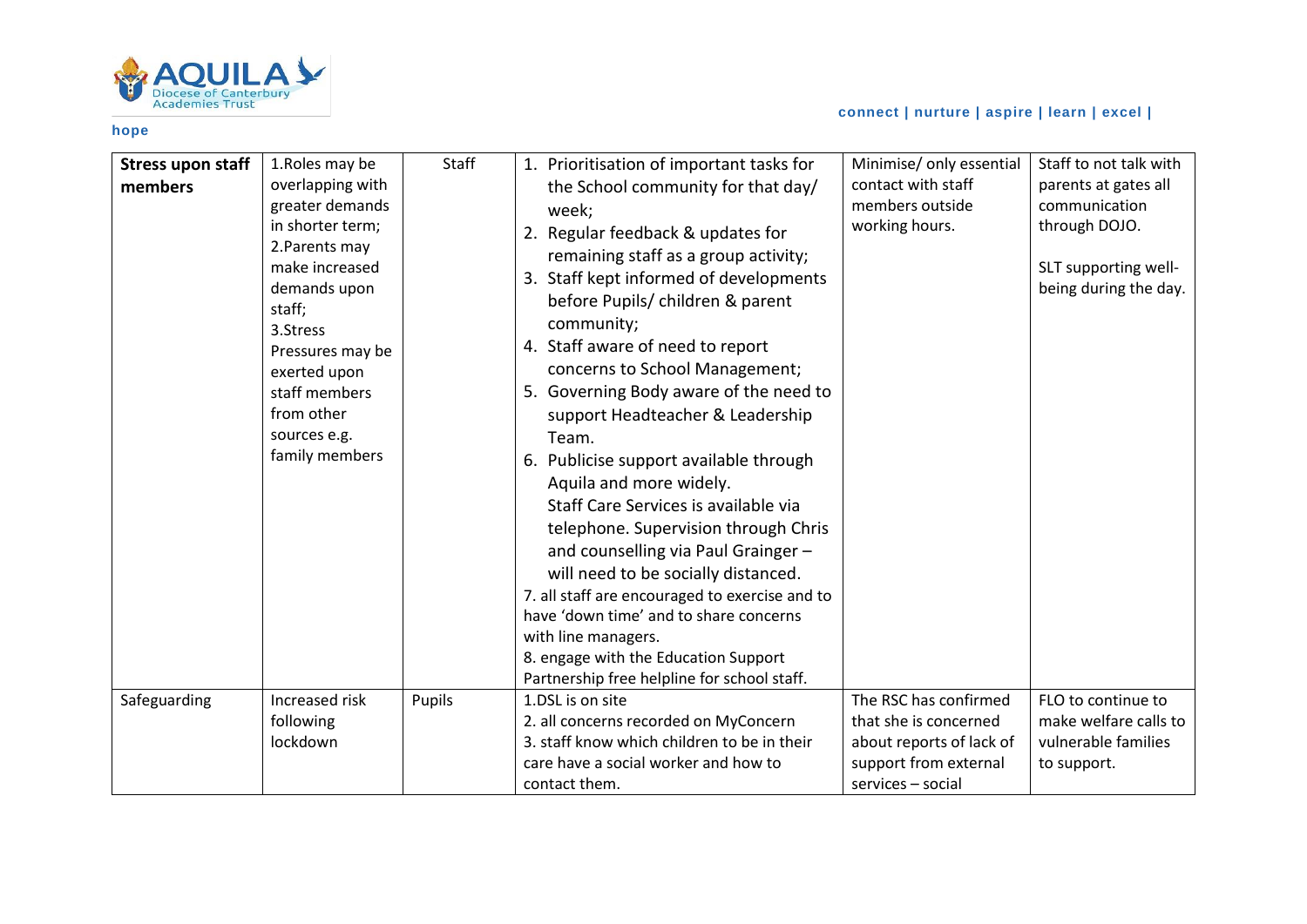

|                                                            |                                                  |                    | 4. Staff know which children to be in their<br>care have CP, CHiN etc.<br>4. continue contacting vulnerable families<br>which are not attending                                                                                                                                                                                                                                                           | services, early help etc.<br>let Annie know of<br>specific issues which will<br>be escalated to the RSC<br>team.                                                                      |                                                                                                                              |
|------------------------------------------------------------|--------------------------------------------------|--------------------|-----------------------------------------------------------------------------------------------------------------------------------------------------------------------------------------------------------------------------------------------------------------------------------------------------------------------------------------------------------------------------------------------------------|---------------------------------------------------------------------------------------------------------------------------------------------------------------------------------------|------------------------------------------------------------------------------------------------------------------------------|
| Premises - entry<br>and exit                               | Changes to<br>school site causes<br>confusion    | Pupils,<br>parents | 1. Ensure entry and exit points are clearly<br>communicated to all<br>2. supervision at a safe distance to ensure<br>pupils come in to school and stay on site<br>These staff can have face coverings and can<br>wear gloves<br>3. signing in screens and pens are cleaned<br>regularly and hand sanitiser is always<br>available<br>4. office staff have screens between them<br>and parents or visitors |                                                                                                                                                                                       | School's four gates<br>to be used.<br><b>Signing in system</b><br>requires COVID<br>check<br>Risk assessment for<br>visitors |
| PPE and cleaning<br>supplies                               | Increased<br>demand and<br>possible<br>shortages |                    | 1. Ensure stocks are checked regularly and at<br>least 2 weeks' worth of material are on site<br>at all times.<br>2. investigate other sources in case one<br>supplier is unable to meet demand                                                                                                                                                                                                           |                                                                                                                                                                                       | <b>Weekly site meeting</b><br>to discuss.                                                                                    |
| Contractors on site<br>for repairs and<br>statutory checks | Social distancing                                |                    | 1. Ensure essential checks - legionella, fire<br>alarm and emergency lighting checks etc.<br>are carried out by site staff where possible.<br>2. repairs and contractor completed checks<br>to be completed with social distancing.<br>3. explain hygiene processes on arrival to<br>the site.<br>4. carry out work outside school hours if<br>possible.                                                  | If repairs will increase<br>the risk, consider the<br>relative dangers and<br>postpone where<br>possible until the<br>summer holiday<br>Record checks on myEW<br>instead of on paper. |                                                                                                                              |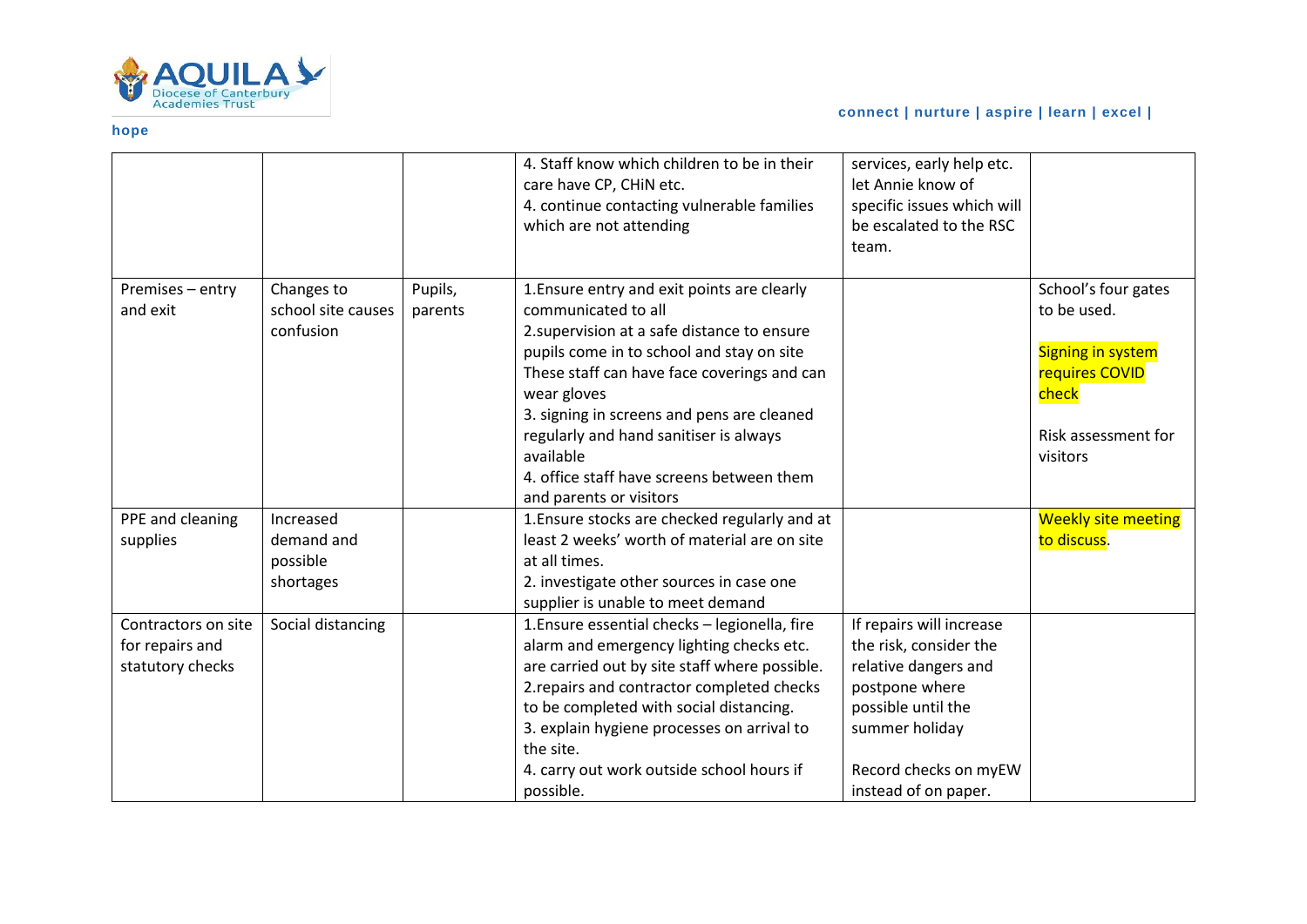

|                   |                 |       | 5. keep a record of all visitors               |                         |                           |
|-------------------|-----------------|-------|------------------------------------------------|-------------------------|---------------------------|
| Recruitment       | Staff           |       | 1.robust virtual interviews                    | From September ensure   | All recruitment to be     |
|                   | replacements    |       | 2. take more references                        | pre-employment checks   | held via Zoom             |
|                   | needed          |       | 3. ring referees                               | are carried out in      |                           |
|                   |                 |       | 4. offer fixed term contracts                  | person at a safe        |                           |
|                   |                 |       |                                                | distance.               |                           |
| Teacher work load | Stress and burn | Staff | 1. teachers who are in school are not          | Remote learning will be | <b>Education 365 will</b> |
|                   | out             |       | expected to provide home learning              | reinstated in the event | be in place-training      |
|                   |                 |       | activities.                                    | of a local lockdown     | to be delivered by        |
|                   |                 |       | 2. staff who are working from home, self-      |                         | Academy.                  |
|                   |                 |       | isolating but not ill will provide home        |                         | <b>Risk assessment</b>    |
|                   |                 |       | learning for pupils not in school. This may be |                         | carried out with staff    |
|                   |                 |       | national materials e.g. Oak Academy, BBC;      |                         | for home working.         |
|                   |                 |       | school specific programmes e.g. mathletics,    |                         |                           |
|                   |                 |       | or making available suitable resources that    |                         |                           |
|                   |                 |       | are being used by colleagues in school         |                         |                           |
|                   |                 |       | 3. Core skills and supporting social and       |                         |                           |
|                   |                 |       | emotional well-being through creativity (art,  |                         |                           |
|                   |                 |       | music) will be the main focus. Give children   |                         |                           |
|                   |                 |       | time to talk about their experiences,          |                         |                           |
|                   |                 |       | thoughts and fears. Give them reflection       |                         |                           |
|                   |                 |       | time.                                          |                         |                           |
|                   |                 |       | 4.plan for a full curriculum to be in place by |                         |                           |
|                   |                 |       | the start of the summer term 2021.             |                         |                           |
| Communication     | Mixed messages  |       | 1.clear, concise communication                 |                         | School will use DOJO      |
| with parents      | cause concern   |       | 2. consistent messages but emphasising that    |                         | text and email to         |
|                   |                 |       | messages will change as the situation          |                         | communicate with          |
|                   |                 |       | changes                                        |                         | parents. Daily and of     |
|                   |                 |       |                                                |                         | any changes.              |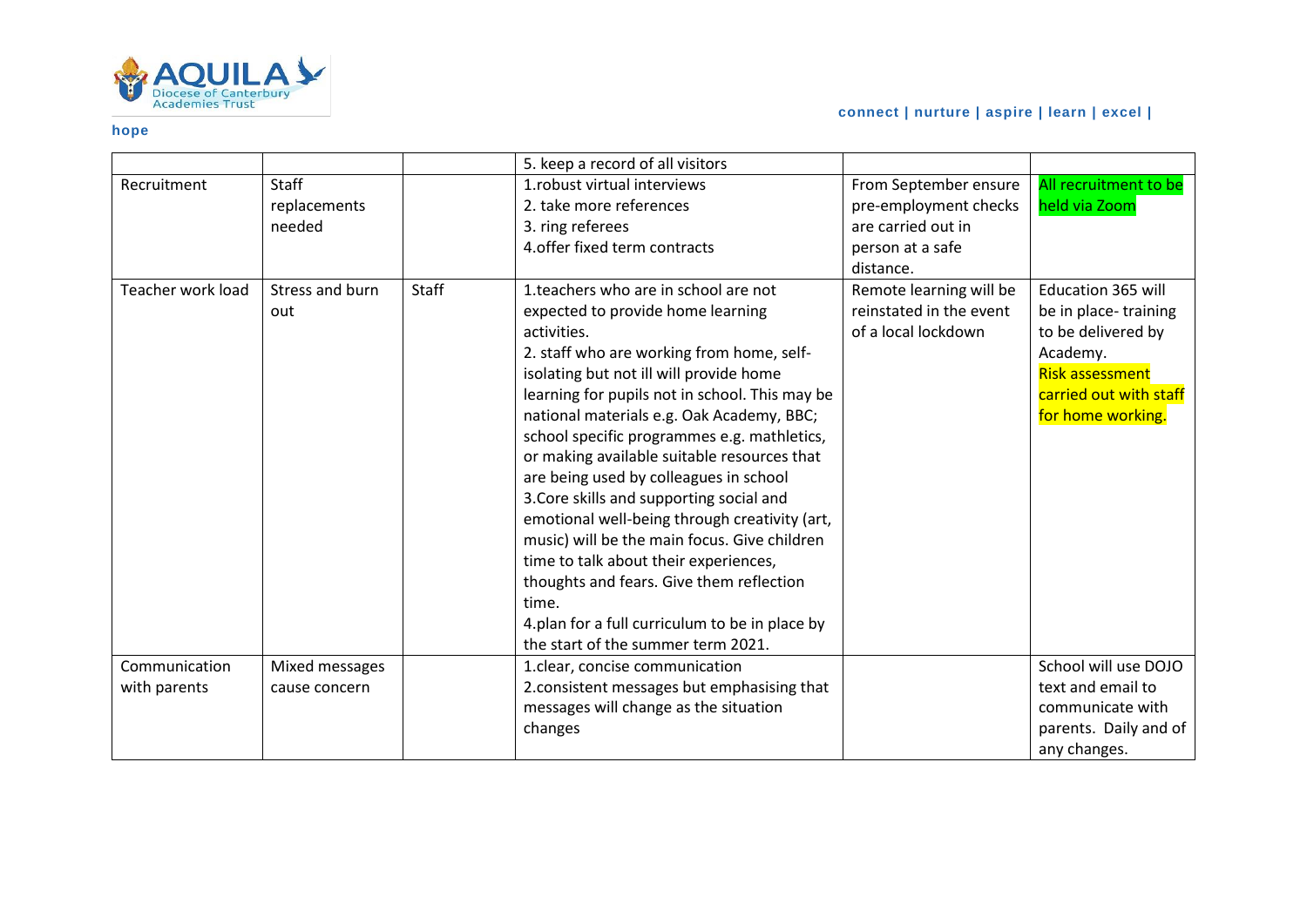

| Attendance                                              |                            |                     | 1. reassure parents and pupils that we are<br>welcoming all children back into school in<br>September.<br>2. record attendance and follow up on<br>absence with first day phone calls etc.<br>3. working with families and FLOs/ welfare<br>staff to get the pupils back into school<br>without destroying relationships with<br>vulnerable families.<br>4. fines in line with existing school practice<br>5. pupils who cannot attend as parents are<br>following clinical / public health advice will<br>not be penalised. | Discuss concerns and<br>provide reassurance<br>while being clear with<br>parent that pupils of<br>statutory school age<br>must be in school unless<br>granted a leave of<br>absence, sick or for<br>religious observance<br>etc.<br>Use catch up funding<br>and PP funding to put<br>measures in place for<br>families who need<br>additional support to<br>attend<br>Work with social<br>workers if appropriate.<br>Attendance expectation<br>will be relaxed in the<br>event of a local lock<br>down. | FLO to support with<br>reluctant attendees. |
|---------------------------------------------------------|----------------------------|---------------------|------------------------------------------------------------------------------------------------------------------------------------------------------------------------------------------------------------------------------------------------------------------------------------------------------------------------------------------------------------------------------------------------------------------------------------------------------------------------------------------------------------------------------|---------------------------------------------------------------------------------------------------------------------------------------------------------------------------------------------------------------------------------------------------------------------------------------------------------------------------------------------------------------------------------------------------------------------------------------------------------------------------------------------------------|---------------------------------------------|
| <b>Wider Community</b><br>access to school<br>buildings | Risk of spread of<br>virus | Pupils and<br>staff | 1.All community use and letting to be<br>considered after a full risk assessment<br>2. LGB meetings and committee meetings<br>held with social distancing in place<br>3. SIP visits to be on site but with social<br>distancing and hygiene rules in pace.<br>4.parents who need FLO support should be<br>contacted by phone                                                                                                                                                                                                 | Encourage parents to<br>use as few out of hours'<br>providers as possible to<br>minimise possible<br>spread of the virus.<br>No contact sports.                                                                                                                                                                                                                                                                                                                                                         | No clubs after school<br>run by staff.      |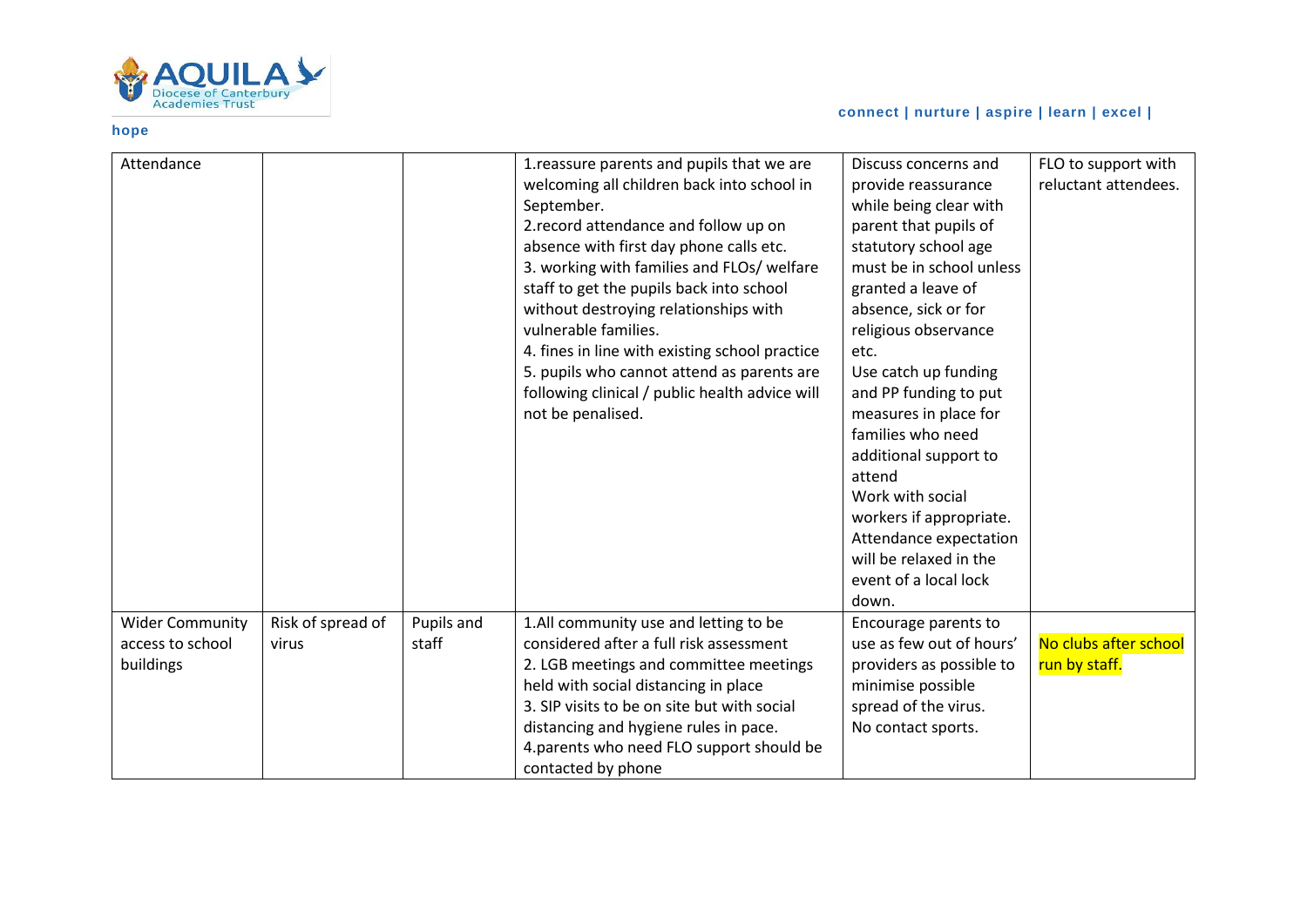

| Behaviour policy<br>updates                         | Risk of spreading<br>the virus          | Pupils and<br>staff                  | 5. breakfast and after school clubs can start<br>following full risk assessments and with<br>small consistent groups. Children should be<br>kept to their existing bubbles.<br>1.update behaviour policy with Covid<br>appropriate steps and sanctions. Children to<br>be managed in their bubbles and not sent to<br>other classes for time out.<br>2. parents contacted by phone | Engage with DfE<br>material/ school nurse<br>healthy child<br>programme/ Whole<br><b>School SEND</b><br>consortium to support<br>pupil mental health. | Addendum<br>completed and sent<br>out to Govs and<br>staff.  |
|-----------------------------------------------------|-----------------------------------------|--------------------------------------|------------------------------------------------------------------------------------------------------------------------------------------------------------------------------------------------------------------------------------------------------------------------------------------------------------------------------------------------------------------------------------|-------------------------------------------------------------------------------------------------------------------------------------------------------|--------------------------------------------------------------|
| Bereavement<br>support                              |                                         | Pupils, staff,<br>wider<br>community | 1. contact Trust central team who will ensure<br>pastoral and emotional support and<br>supervision and can provide draft letters,<br>lists of resources, access to counselling.                                                                                                                                                                                                    | New resources sent out.                                                                                                                               |                                                              |
| <b>Staff illness</b>                                | <b>Staffing levels</b><br>become unsafe | Pupils and<br>staff                  | 1. Redeployment of staff from other tasks to<br>cover a class, if appropriate<br>2. supply teachers must be well-briefed on<br>procedures within the school.                                                                                                                                                                                                                       |                                                                                                                                                       | As much as possible<br>existing staff will be<br>used.       |
| Additional risk to<br>individual pupils or<br>staff |                                         |                                      | 1.allergy to hand sanitizer                                                                                                                                                                                                                                                                                                                                                        | Parents to inform<br>school office.<br>Skin friendly wipes to be<br>used as an alternative,                                                           |                                                              |
| Quarantine                                          | <b>Staffing levels</b><br>become low    | Pupils and<br>staff                  | All staff booking holiday abroad must check<br>the quarantine arrangements in place for<br>their planned destination at the time of<br>booking.                                                                                                                                                                                                                                    | If a booking is made<br>knowing that the<br>quarantine period will<br>extend into term time,                                                          | See Aquila<br>Coronavirus Policy<br>sent out August<br>2020. |